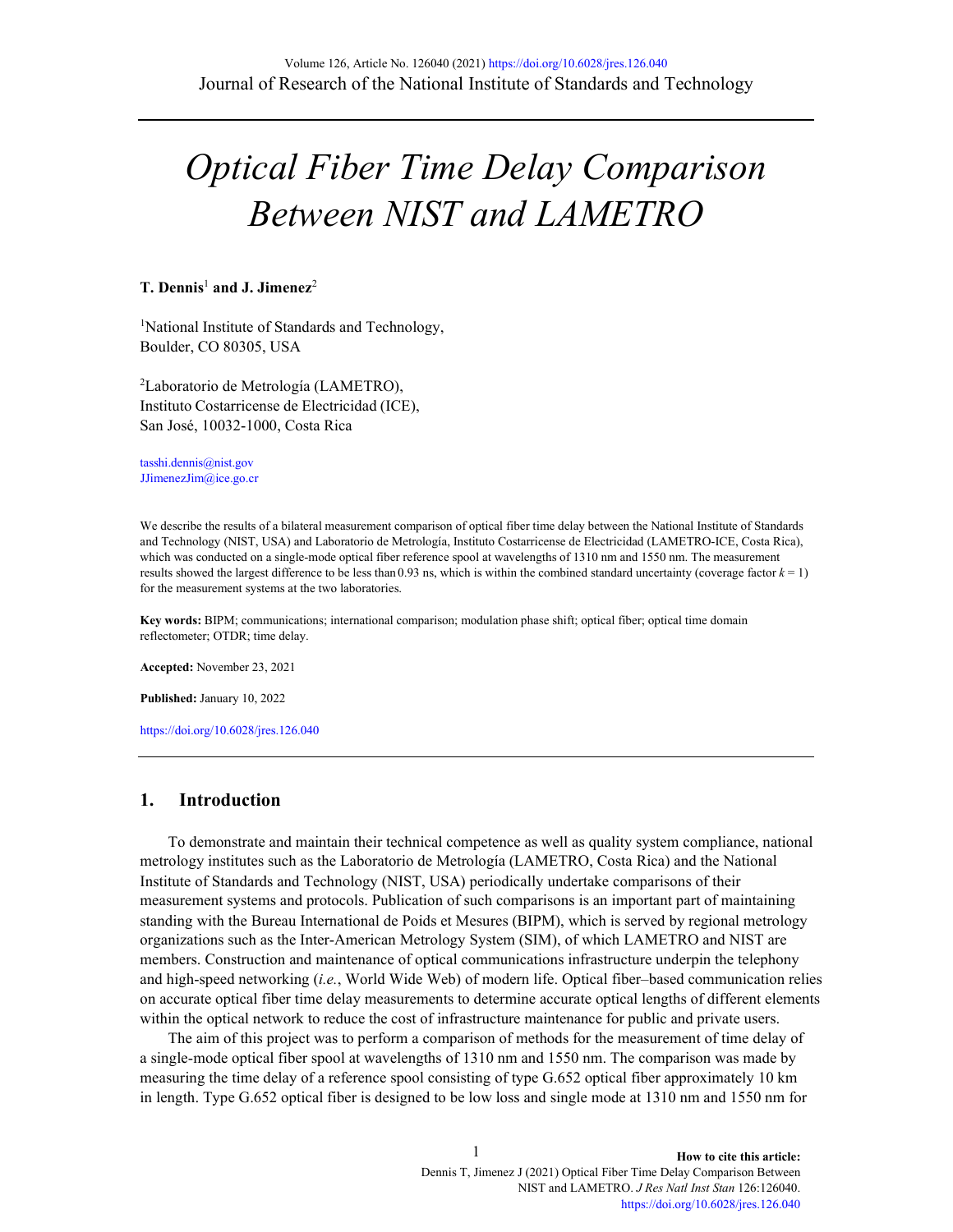use in optical communications systems. Specifically, model SMF-28 fiber manufactured by Corning Incorporated is readily available and was used in this comparison. [1](#page-1-0)

The fiber optic spool was supplied and packaged by NIST. NIST measured the time delay of the spool first and then sent it to LAMETRO for them to perform their measurements. LAMETRO measured the time delay for the spool at both wavelengths and submitted these values to NIST at the conclusion of their measurements.

For time delay measurements at NIST, the primary standard for traceability is a hydrogen maser maintained at NIST that provides a representation of the SI unit of time, the second. In the NIST measurement system described below, a vector network analyzer locked to the hydrogen maser (standard uncertainty  $[k = 1]$  on the order of  $1 \times 10^{-14}$  s) is used to transfer the unit of time to delay measurements. The notation " $k = 1$ " is used to denote a coverage factor for uncertainty that defines an approximate 65 % confidence interval, whereas " $k = 2$ " denotes an expanded uncertainty with an approximate 95 % confidence interval [1]. The reference standard for traceability at LAMETRO is a fiber optic spool artifact, which was previously calibrated by the National Metrology Institute of Mexico (CENAM) using the frequency-domain phase-shift technique described in Ref. [2] with an expanded uncertainty (*k* = 2) of 3.1 µs/s for delay. Like NIST, traceability for the CENAM spool artifact calibration is also provided by a hydrogen maser that realizes the SI unit of time. In this comparison of fiber time delay, NIST has direct traceability to the SI unit of time, while LAMETRO relies on a transfer process for traceability based on a reference standard.

## **2. Transfer Standard**

To facilitate this comparison, we used a NIST-built transfer standard, which consisted of a G.652 fiber optic spool packaged in a metal case designed to hold the fiber securely and safely as shown in Fig. 1. Two patch cables with an approximate length of 0.1 m and fitted with ferrule connector/angle physical contact (FC/APC) connectors were fusion-spliced to both ends of the approximately 10 km fiber spool. To reduce the impact of temperature and humidity, the inside of the metal case was filled with expanding foam as a "potting" material to seal it off. The outside of the fiber windings of the spool were wrapped in soft plastic padding to avoid direct contact with the foam, which was applied with the lid off to allow the foam to expand freely while reducing strain on the fiber. When used in a temperature-controlled oven, the change in fiber length caused by temperature-dependent strain was found to be negligible.

<span id="page-1-0"></span> $1$  Certain commercial materials are identified in this paper to specify the experimental apparatus accurately. Such identification does not imply recommendation or endorsement by the National Institute of Standards and Technology, nor does it imply that the materials or equipment identified are necessarily the best available for the purpose.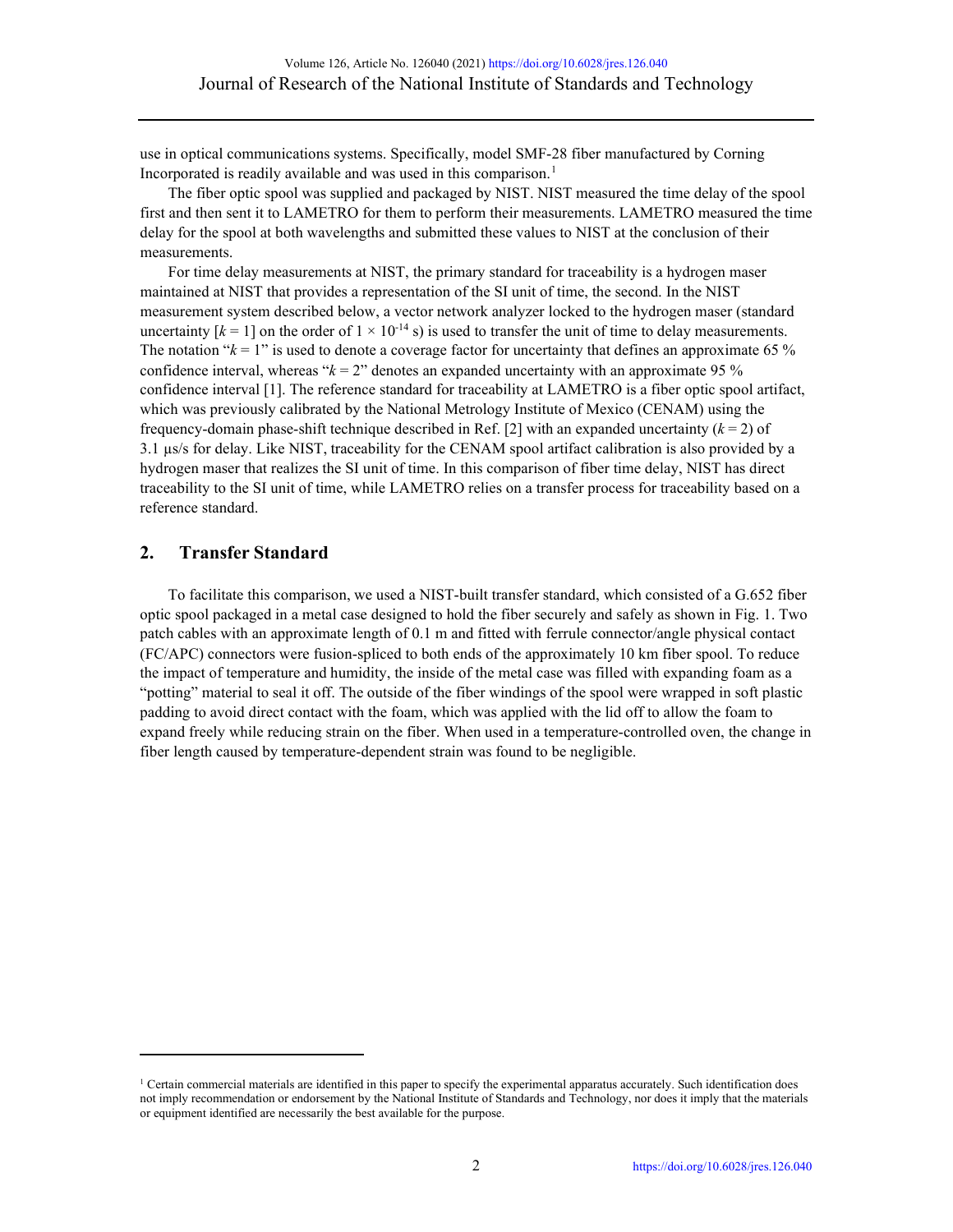

**Fig. 1.** Photographs of the NIST-built reference spool containing an approximately 10 km length of G.652 single-mode optical fiber.

The transfer standard, also referred to as the "device under test" (DUT), was calibrated at both national laboratories using their respective measurement systems, which are traceable to the fundamental SI unit of time.

## **3. Measurement Systems**

The NIST measurement system is depicted in Fig. 2. The propagation time delay of the fiber spool was measured using a frequency-domain phase-shift technique based on the method described in several references [2–4]. In short, the phase delay caused by propagation of an amplitude-modulated optical signal through the spool was measured as a function of modulation frequency. The time delay of the spool was found by iteratively fitting the measured phase to increasingly accurate estimates of the time delay as a function of frequency.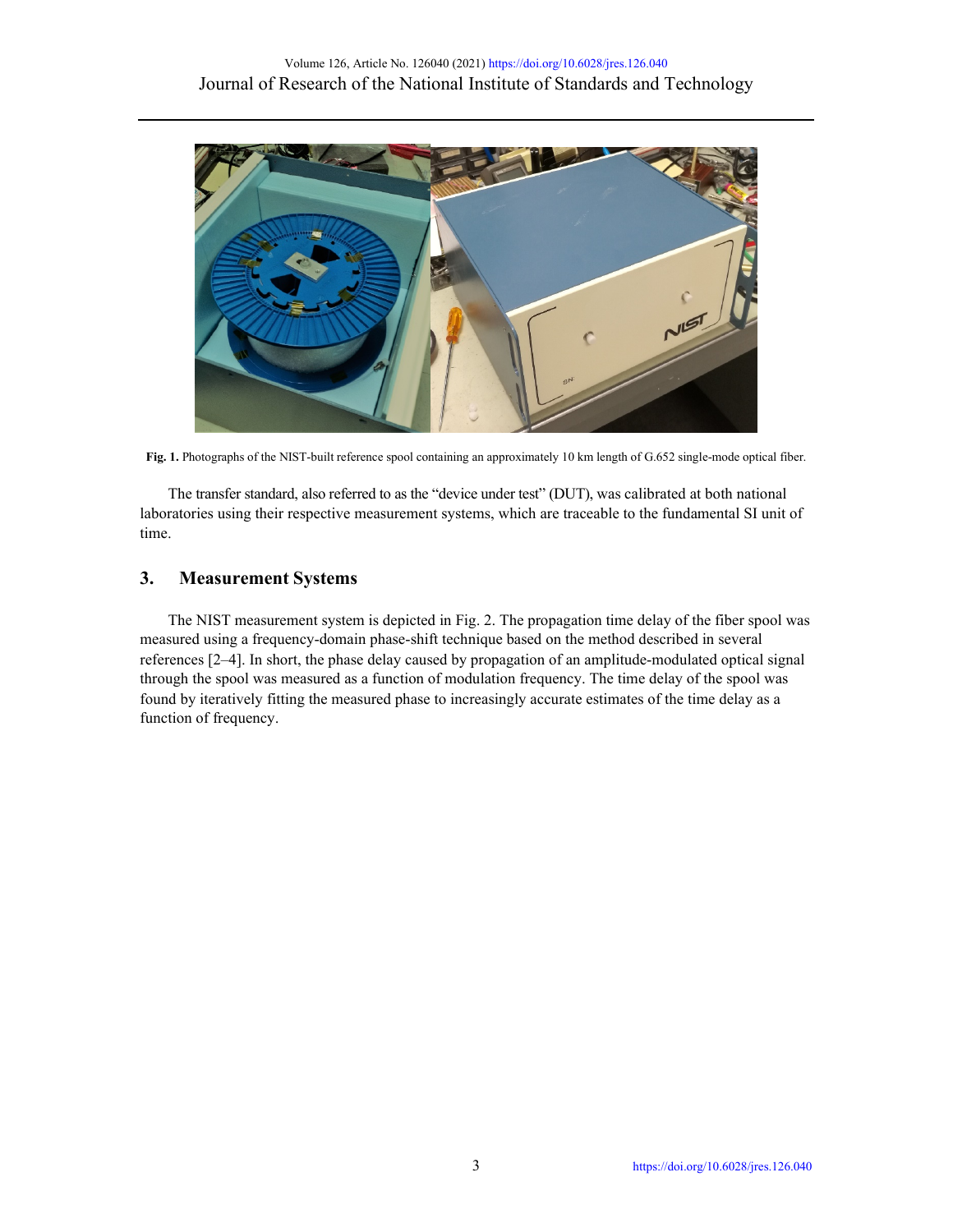



The LAMETRO measurement system is depicted in Fig. 3. The value of optical time of flight of the single-mode fiber spool was determined by the pulse propagation delay method [5] using an optical time domain reflectometer (OTDR) calibrated through a single-mode fiber recirculating delay line standard. LAMETRO's fiber spool reference standard is traceable to the SI unit of time as previously provided by CENAM. Because the OTDR at LAMETRO only reports a distance measurement, optical fiber time delay was determined by assuming a propagation index of 1.46, consistent with the constant assumed in the calibration provided by CENAM.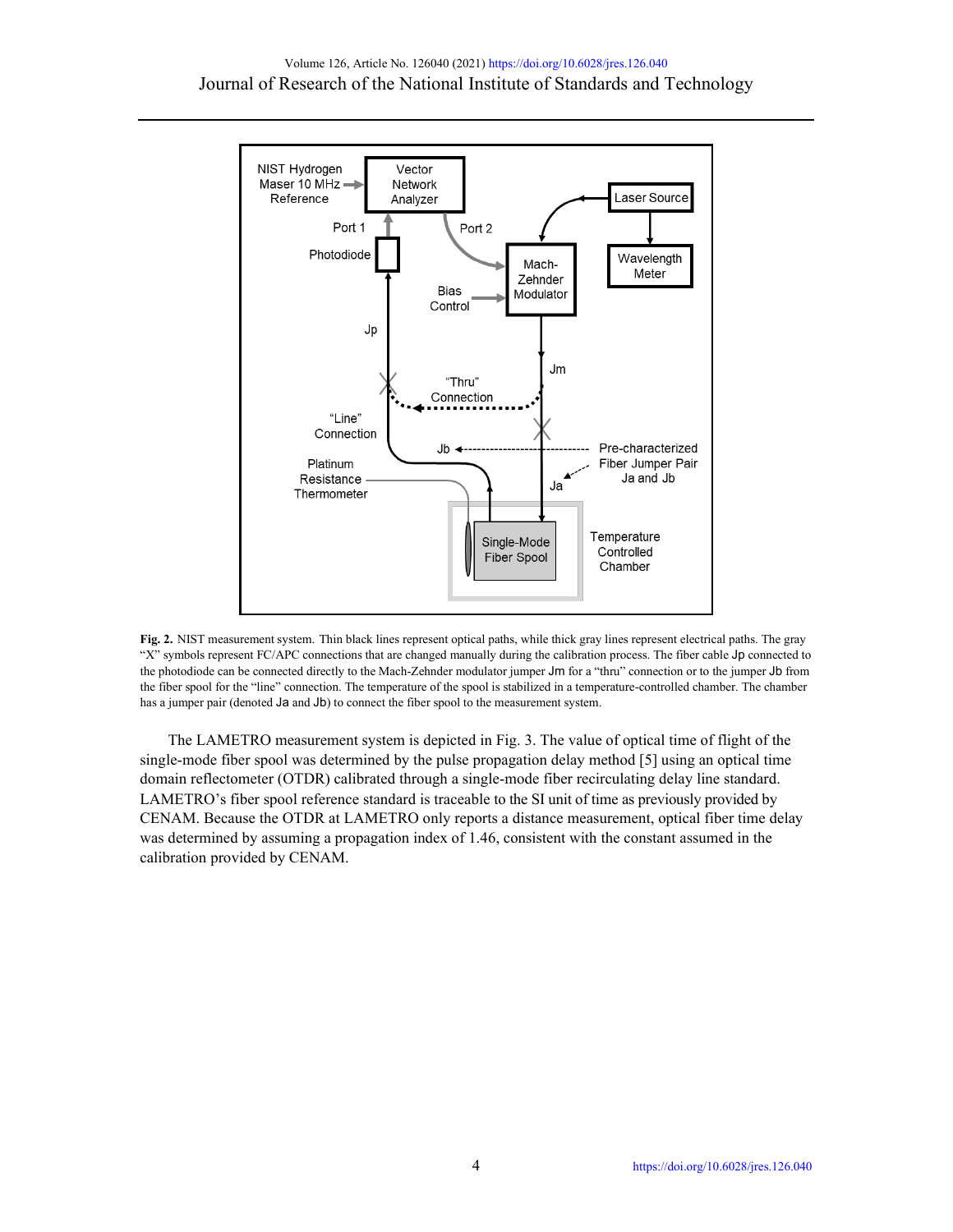

**Fig. 3.** LAMETRO measurement system to realize a pulse propagation delay measurement with an optical time delay reflectometer (OTDR). The delay line standard was previously calibrated at a national metrology institute external to LAMETRO.

# **4. Results of the Comparison**

The NIST and LAMETRO measurement capabilities were compared by means of the measured time delay of the transfer standard in units of nanoseconds (ns), at the nominal vacuum wavelengths of 1310 nm and 1550 nm and a spool temperature of 20  $^{\circ}$ C. In performing the measurements, the laboratories followed the guidelines and procedures described in the International Electrotechnical Commission (IEC) standards 60793-1-22 [3] and 61746-1 [5]. The uncertainties for the time delay measurements were evaluated in accordance with the International Organization for Standardization (ISO) document standard [1].

A summary of results for the comparison of measured optical fiber time delay by the two participants is given in Table 1. At 1310 nm, the difference between the NIST and LAMETRO results was only −0.037 ns, while at1550 nm, the difference was −0.930 ns, where the minus sign for both differences indicates that the LAMETRO measurement system read lower than that of NIST. The NIST standard uncertainty was 0.036 ns at 1310 nm and 0.037 ns at 1550 nm, while that of LAMETRO was 1.5 ns at 1310 nm and 3.2 ns at 1550 nm.

| Reference<br>Wavelength<br>(nm) | LAMETRO<br>Delay (ns) | NIST Delay<br>(ns) | Delav<br>Difference (ns) | <b>LAMETRO</b><br>Standard<br>Uncertainty (ns) | NIST Standard<br>Uncertainty (ns) | Combined<br>Standard<br>Uncertainty (ns) |
|---------------------------------|-----------------------|--------------------|--------------------------|------------------------------------------------|-----------------------------------|------------------------------------------|
| 1310                            | 48309.4               | 48309.437          | $-0.037$                 | 1.5                                            | 0.036                             |                                          |
| 1550                            | 48329.6               | 48330.530          | $-0.930$                 | 3.2                                            | 0.037                             |                                          |

**Table 1.** Comparison of optical fiber delay measurement results between LAMETRO and NIST for a nominal 10 km spool at 20 °C.

At NIST, repeated measurements of the DUT were conducted, and the standard deviation was taken as an estimate of the uncertainty for repeatability, finding a standard deviation of 0.011 ns at a wavelength of 1310 nm and 0.010 ns at a wavelength of 1550 nm. At LAMETRO, repeated measurements of the DUT were conducted, and the standard deviation was taken as an estimate of the uncertainty for repeatability, finding a standard deviation of 0.57 ns at a wavelength of 1310 nm and 0.81 ns at a wavelength of 1550 nm. Estimates for additional sources of uncertainty for each of the measurement systems are summarized in Tables 2 and 3. For the NIST system, temperature-controlled distributed feedback lasers at 1310 nm and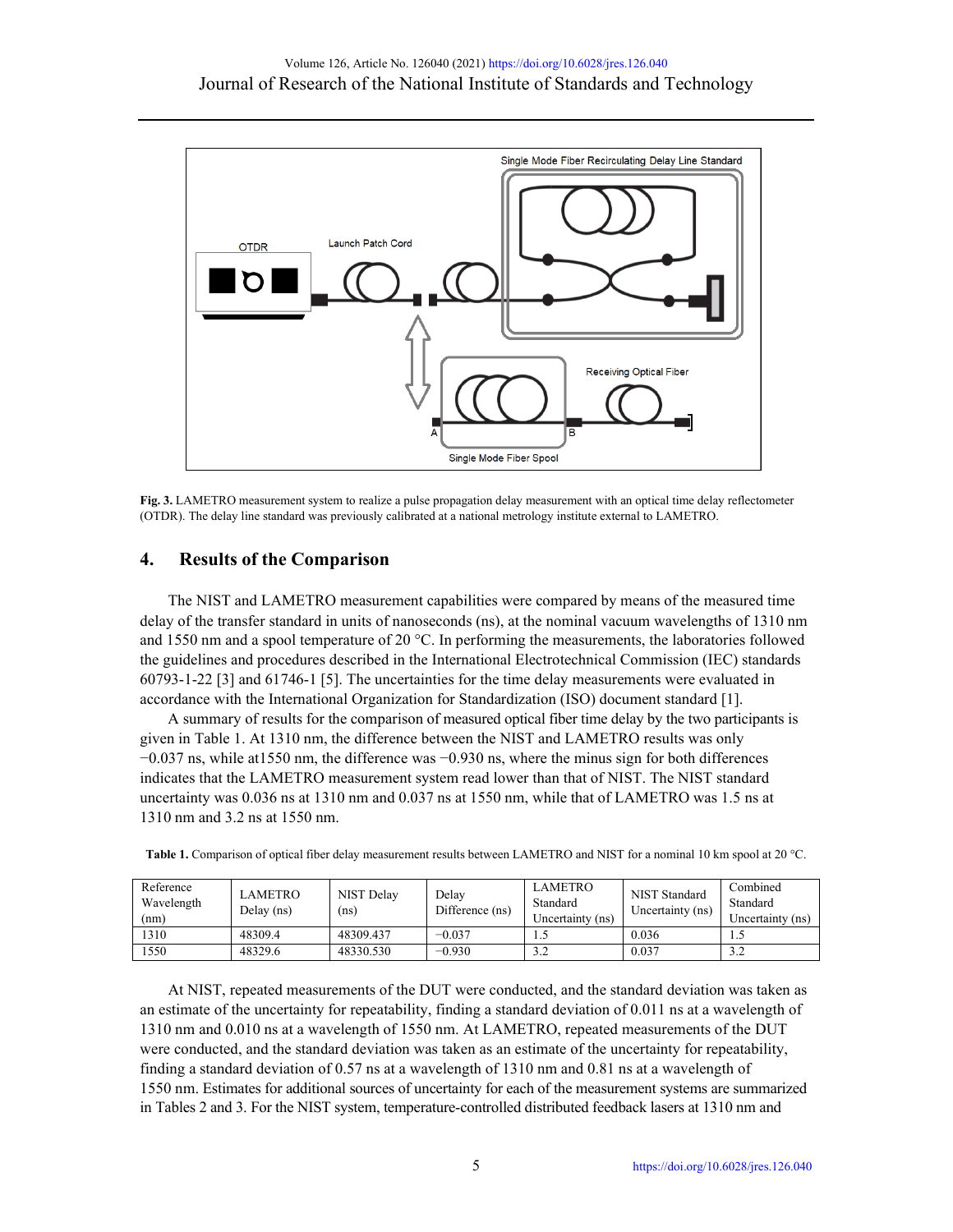1550 nm were used, and the wavelength stability of better than 0.01 nm was monitored with a wavelength meter. Numerical compensation of chromatic dispersion for G.652 fiber was applied for the exact reporting wavelengths, with higher uncertainty at 1550.0 nm caused by greater separation from the zero-dispersion wavelength [4]. For the LAMETRO system, the OTDR is a commercial unit that has an event dead zone of 0.5 m and a minimum pulse width of 3 ns. At both wavelengths, the dominant component of uncertainty for the LAMETRO system is the OTDR distance scale calibration, which makes use of the fiber spool reference standard in a recirculating loop (Fig. 3). The large component of uncertainty is a direct consequence of the measurement performance of the OTDR, which has an uncertainty expression given by the manufacturer that depends on a constant, a distance-dependent term, and a resolution-dependent term.

**Table 2.** Measurement uncertainties in nanoseconds for the modulation phase-shift measurement of optical fiber time delay at NIST. VNA stands for "vector network analyzer," and a coverage factor *k* = 2 defines an interval having a level of confidence of approximately 95 %.

| NIST Measurement Uncertainties |                  |           |  |  |  |
|--------------------------------|------------------|-----------|--|--|--|
| Source                         | Uncertainty (ns) |           |  |  |  |
|                                | 1310.0 nm        | 1550.0 nm |  |  |  |
| Type A                         |                  |           |  |  |  |
| Repeatability                  | 0.011            | 0.010     |  |  |  |
| Jumper delay                   | 0.000            | 0.001     |  |  |  |
| Type B                         |                  |           |  |  |  |
| Wavelength correction          | 0.005            | 0.008     |  |  |  |
| Temperature correction         | 0.034            | 0.035     |  |  |  |
| VNA dynamic accuracy           | 0.002            | 0.002     |  |  |  |
| Combined standard uncertainty  | 0.036            | 0.037     |  |  |  |
| Expanded uncertainty $(k = 2)$ | 0.072            | 0.074     |  |  |  |

**Table 3.** Measurement uncertainties in nanoseconds for the pulse propagation delay measurement of optical fiber time delay at LAMETRO. OTDR stands for "optical time domain reflectometer," and a coverage factor  $k = 2$  defines an interval having a level of confidence of approximately 95 %.

| <b>LAMETRO</b> Measurement Uncertainties |                     |               |  |  |  |
|------------------------------------------|---------------------|---------------|--|--|--|
| Source                                   | Uncertainty (ns)    |               |  |  |  |
|                                          | $1310.0 \text{ nm}$ | 1550.0 nm     |  |  |  |
| Type A                                   |                     |               |  |  |  |
| Repeatability                            | 0.57                | 0.81          |  |  |  |
| <b>OTDR</b> calibration                  | 1.1                 | 3.0           |  |  |  |
| Type B                                   |                     |               |  |  |  |
| Launch patch cord                        | 0.014               | 0.014         |  |  |  |
| OTDR resolution                          | 0.6                 | $0.6^{\circ}$ |  |  |  |
| Wavelength correction                    | 0.0                 | 0.14          |  |  |  |
| Temperature correction                   | 0.50                | 0.50          |  |  |  |
| Combined standard uncertainty            | 1.5                 | 3.2           |  |  |  |
| Expanded uncertainty $(k = 2)$           | 3.0                 | 6.4           |  |  |  |

Table 1 also provides values for the relative combined standard uncertainties between NIST and LAMETRO for this comparison. These values were calculated by taking a square root of the sum of the squares of each laboratory's standard uncertainties. The observed interlaboratory differences (−0.037 ns at 1310 nm and −0.930 ns at 1550 nm) are less than the relative combined standard uncertainties (*k* = 1) for the measurements by the laboratories.